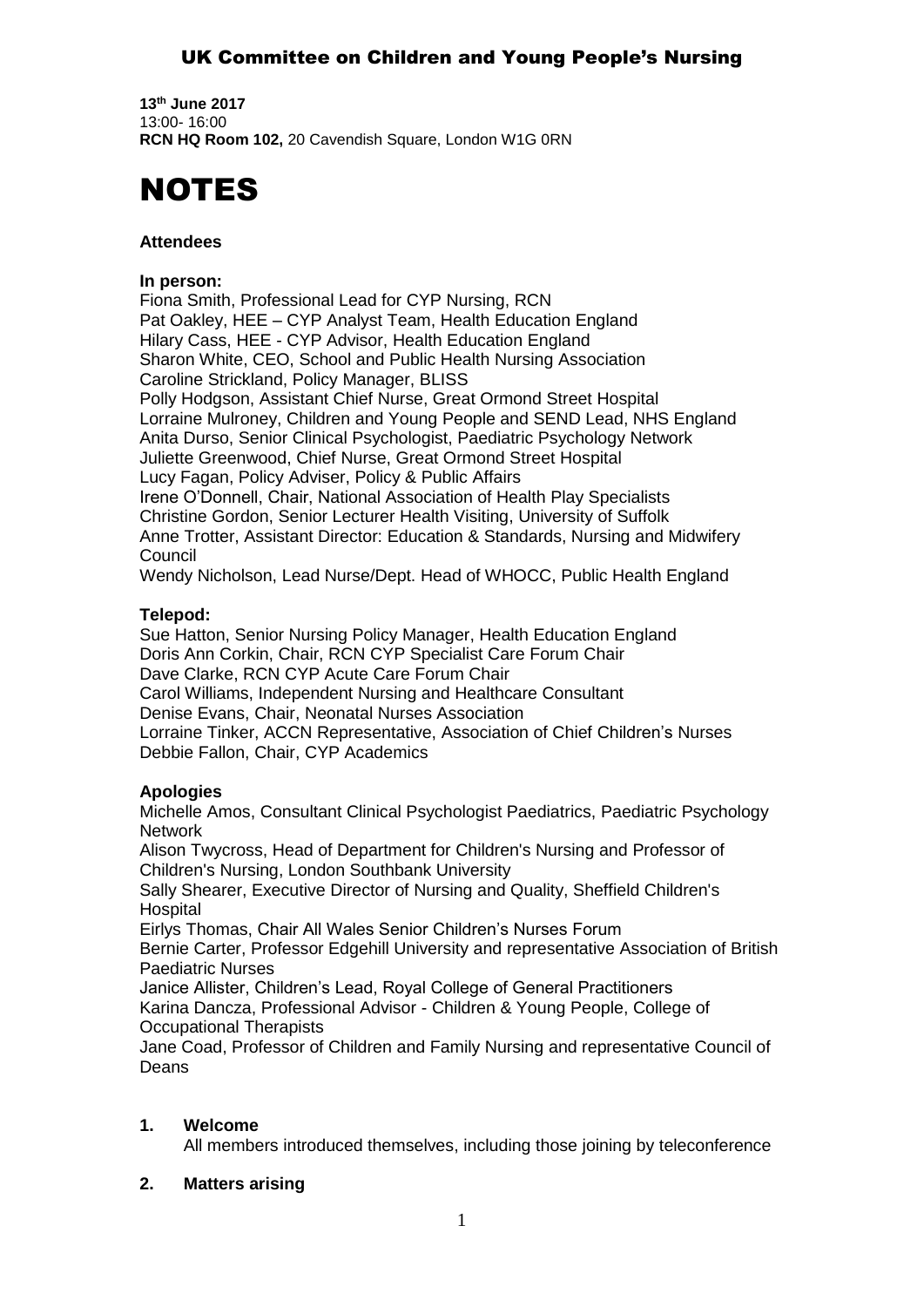No issues or concerns raised from previous meeting minutes. No actions noted at last meeting.

### **Professional nursing issues across the UK**

### **3. Health Education England, Children's and Young People's workforce study – Hilary Cass (HC) & Pat Oakley** (PO)

- HC & PO introduced themselves to the council and outlines goals of HEE.
- Explained the aims of the HEE CYP workforce project which includes examining nurse deployment and asked for help and consideration from the committee in regards to the areas posed in the briefing circulated to attendees.
- HC outlined key points of the briefing. Members in attendance questioned the accuracy of data in 'Nursing Workforce' points 5, 6, 7 & 8 referencing continuous need to update and quantify skills to remain on register and the need to pull Adult nurses to care for CYP.
- PO suggested representatives consider the issues to create modelling parameter for feedback
- Group discussed the 'Neonatal and Intensive Care Workforce' and 'Chronic Care Workforce'. D Corkin again highlighted staffing difficulties stating Northern Ireland recruiting more Adult nurses for study than CYP.
- PO and HC ask group to further review briefing and send on any opinions and views to FS who will collate and submit on behalf of all representatives on **UKCCYPN**

#### *Post meeting note:*

Briefings and contextual document circulated to UKCCYPN members with clear timeline for thoughts and views to be sent to FS for collation prior to submission. KO to send reminders as needed to prompt response.

### **4. Nursing Associates: Learning from pilot sites – Polly Hodgson, GOSH** (see attached presentation)

- PH introduced herself and role at GOSH.
- Presented placement opportunities and two year course plan for nursing associates.
- PH highlighted the challenges faced by trainee nurse associates in the first six months and the ongoing challenges and opportunities of the programme.
- After the presentation JG commented on the lack of agreement in regulation across the four countries and how this is affecting the role of nurse associate.
- Attendees discussed the problems arising from the lack of financial support and how nursing associates are not accorded student status but is seen as a route into nursing.
- Issues concerning numeracy and literacy were discussed and how lesson plans will combat issues.

### **5. Public Health England – Nurse Clinical Champions & WHO Nursing and Midwifery Public Health Collaborating Centre – Wendy Nicholson, PHE**  (see attached presentation)

- WN introduced herself, her role at PHE and highlights the goals of WHO Collaborating Centre to the committee.
- Explained the aim of the collaborating centre is to ensure healthy living and promote wellbeing for all ages.
- To support WHO by generating evidence and defining frameworks of practice and provide information about nurses' (including health visitors) and midwives' role and impact on maternal and child health.
- WN highlighted future developments and collaborations which will increase the available resources and maximise impact.